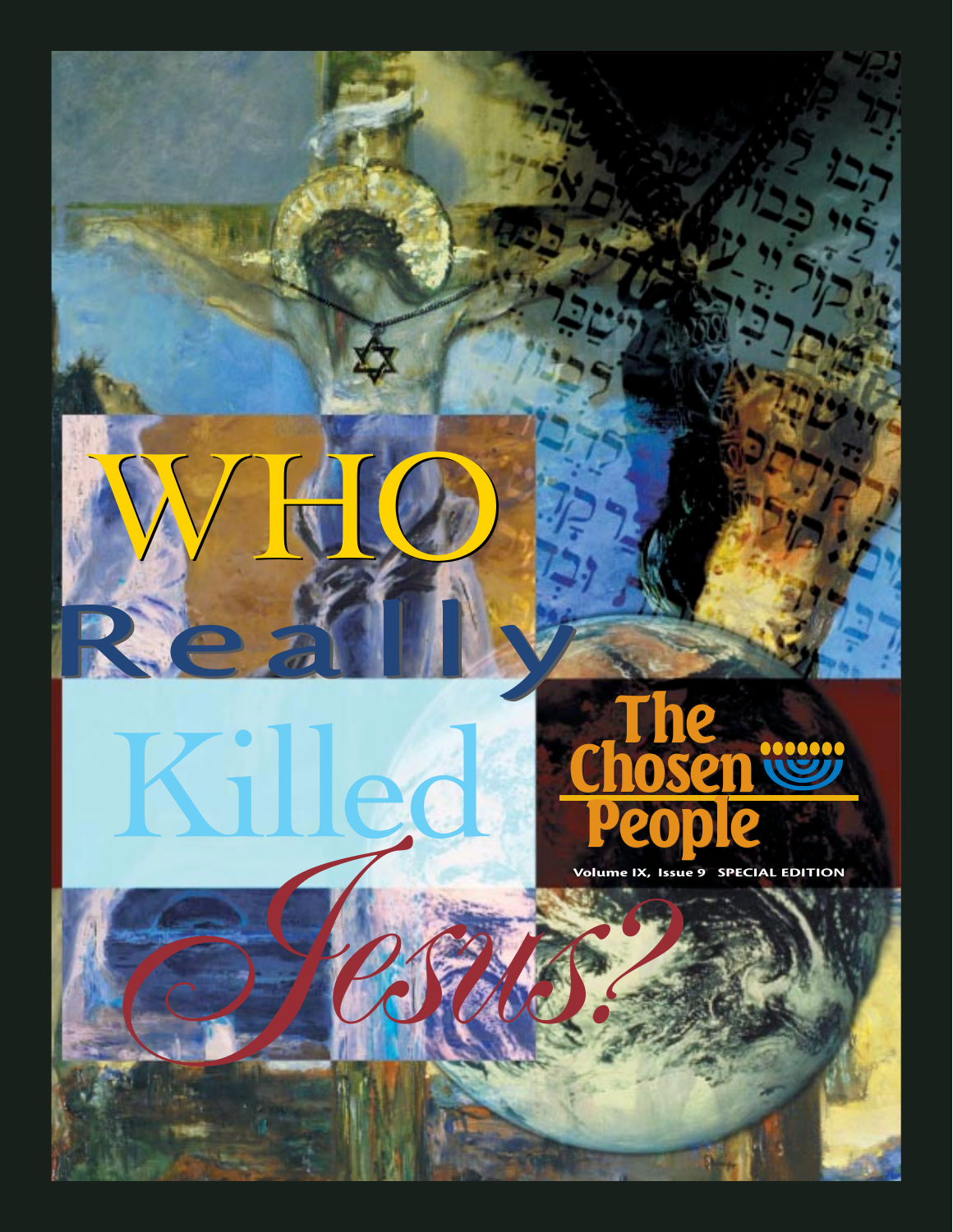## Who **Really** Killed Jesus?

**by Dr. Mitch Glaser**

*It is our hope that this publication will bring deeper understanding of God's underlying purpose in the death of Jesus – newness of life in the distinctly Jewish mode in which the story of Jesus unfolds.*

The question of who killed Jesus is not one which Jewish people are fond of revisiting. To put it bluntly, for two thousand years Christians have pinned the rap on us for this heinous crime with no statute of limitations in sight. When is enough?

Now, just when we thought it might be safe to breathe the same air as our Christian neighbors, along comes Mel Gibson with his film, *The Passion*. I am not judging here whether the movie is good or bad. But it is the issue it brings out that always seems to plague the Jewish people. The name of the movie alone conjures up visions of the anti-Semitic extravaganzas that have seemed to us a once-a-decade invitation to commit unrestricted mayhem against Jewish communities throughout Europe. Couldn't he just have made *Braveheart II*?

## **History's Tale**

Who really killed Jesus? Jewish people quite naturally point to the Romans. After all, Israel was under Rome's political sway during the time in question. And doesn't the New Testament record that the Romans killed him? But many Christians just won't have it that way. For one thing, it's hard to find a Roman centurion to hurl insults or rocks at any more. On the other hand, the Jewish people are most conveniently still here.

I recognize that not every person that says he or she is a Christian is a true follower of the Messiah (in fact, it's been my experience that those who really love Jesus love the Jewish people). Some so-called "Christians" point to "the Jews" of the New Testament as the guilty culprits. According to them, the Romans may have pounded the nails in, all right, but it was the Jews who were behind it all. But isn't it true that Jesus' own disciples and his other first followers were Jewish? Somehow, that fact seldom seems to surface. No, it seems that all

Jews everywhere and for all time are deemed guilty of the murder of Jesus. The real question is, what does the Bible have to say on the subject?

## **The Meaning of Messiah's Death**

The importance of who killed Jesus rests on the assertion that he is the Messiah of the Hebrew Scriptures. The writers of the New Testament were almost all Jewish and it was to the Jewish Bible that they looked for confirmation of the truth. Their expectation of the Messiah was, at first, that he would be a supernaturally empowered Son of David who would free them from the Romans and restore Israel to its place of leadership among the nations.

As Jesus' works and words show, their expectation would be met—but only in part. He did not appear then as the triumphant military victor. He did, however, fulfill the first function of his role as Messiah. He would voluntarily die as the means through which our estranged humanity could be reconciled to the God of Israel.

Looking deeply into the Hebrew Scriptures, the writers of the New Testament discovered a truth that puts the question of Jesus' death in its proper perspective. Although the Romans executed him and some of the Jewish leaders sought this, Jesus went willingly to his death out of obedience to God. He did so for our sake, that through Messiah's death we might be reconciled to God.

Seen in this light, the question, "Who killed Jesus?" becomes clearer. We all—Jew and non-Jew alike—share the guilt. Yet, it is for the guilty that Messiah willingly chose to die.

It is our hope that this publication will bring deeper understanding of God's underlying purpose in the death of Jesus—newness of life in the distinctly Jewish mode in which the story of Jesus unfolds.

**A Brief & Incomplete History of Jewish Suffering**

**The Council of Nicea**

rejected the Jewish roots of Christian faith. It separated the celebration of Easter from the Jewish Passover, stating, *"For it is unbecoming beyond measure that on this holiest of festivals we should follow the customs of the Jews. Henceforth let us have nothing in common with this odious people..."* **325** 

## **St. Augustine's writings fostered anti-Semitism 415**

St.Augustine wrote, *"The true image of the Hebrew is Judas Iscariot, who sells the Lord for silver.The Jew can never understand the Scriptures and forever will bear the guilt for the death of Jesus."*

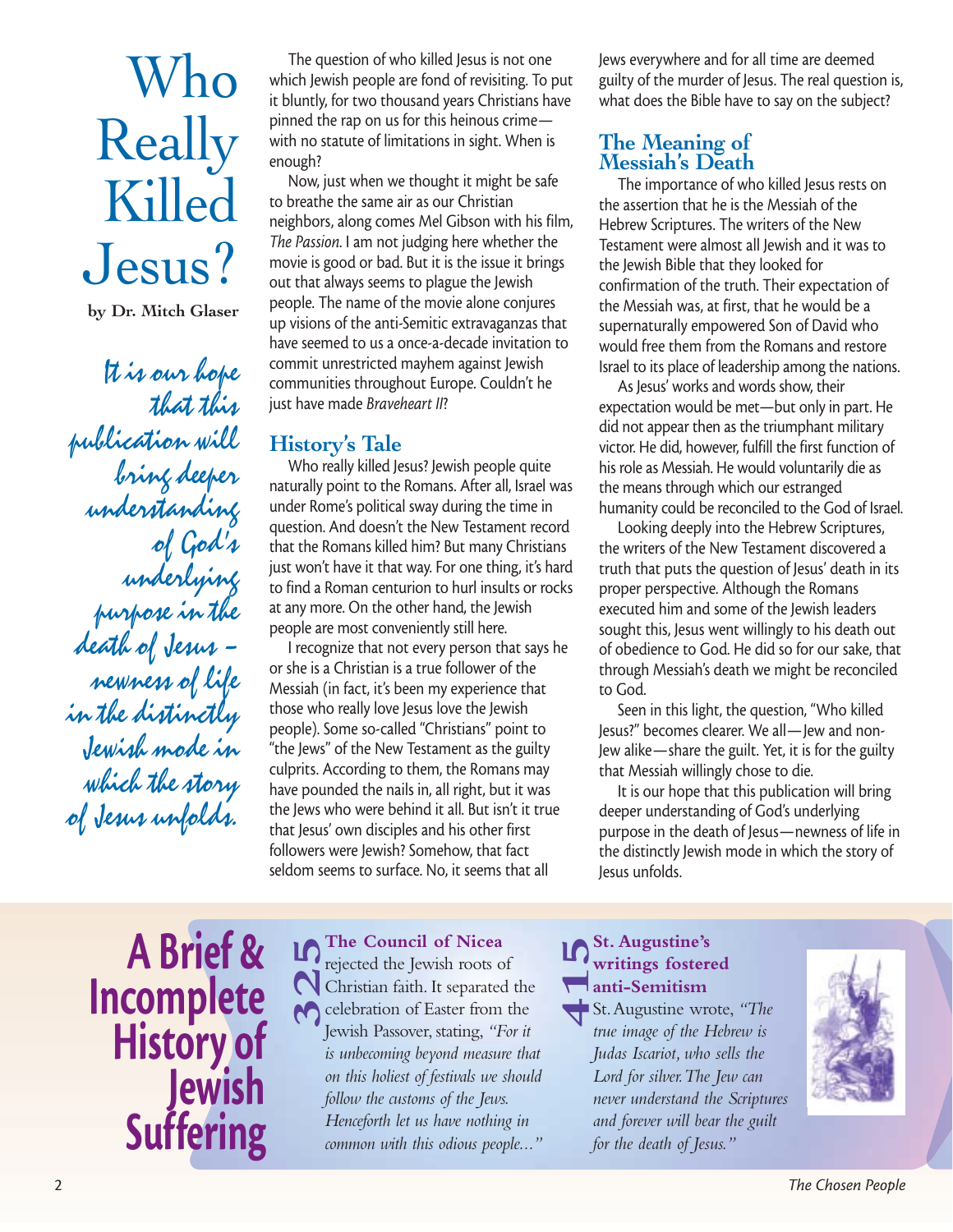## Is the New Testament Anti-Semitic?

## **by Dr. Robert Vasholz**

From the time the Church triumphed over the paganism of the Roman Empire and assumed the mantle of worldly political power, the dark shadow of anti-Semitism has been its lasting shame. This deadly shadow has hovered above the terrible deeds of the Crusaders, the Inquisition, the pogroms and the horrors of the Nazi Holocaust. What is the basis of this horrifying hatred? Does anti-Semitism spring from the New Testament itself?

## **Anti-Semitism and the Bible**

In a quest for the roots of anti-Semitism, many authors have asserted that texts of the New Testament are "tainted with anti-Jewish allegations." The Gospel of John has often been singled out as particularly guilty. The foremost reason is John's frequent use of the term "the Jews"—many times in hostile or confrontational settings.

Although this is true, it must also be said that the Gospel affirms that Yeshua (Jesus) is a Jew and that there was a segment of Jews who were supportive of him (John 7:40, 8:31, 10:19-21, 42).

But the question is whether criticism or unflattering descriptions in and of themselves constitute anti-Semitism. If so, then the Hebrew Bible itself must be judged accordingly. For example, the most sacred work of the Jewish community, the Torah, records Moses calling his people "stiff-necked" and "rebellious." I count no less than eight historical descriptions by Moses of Israel's absolute defiance of their God in the first four chapters of Deuteronomy.

Moses is the first in a succession of Jewish prophets (including Isaiah, Jeremiah, Ezekiel, Hosea and Amos) who call Israel to task for the profanation of her holy calling. And yet, I am not aware that the Torah or Hebrew Scriptures have ever been labeled "anti-Jewish." Why? We recognize these struggles as an intra-Jewish religious tension in an attempt to aid Israel toward the goal of her high calling; not as attempts to condemn Israel as the worst people on earth.

#### **continued on page 7**

#### **SPECIAL EDITION Volume IX, Issue 9**

## **Inside this Issue:**

CLEARAN

| Who Really Killed       |
|-------------------------|
|                         |
| Is the New Testament    |
| Anti-Semitic?3          |
| Who Killed Yeshua? 4    |
| The Death of Messiah in |
| Hebrew Scriptures 6     |
| The Passion Play  8     |
|                         |

#### CHOSEN PEOPLE MINISTRIES

International Headquarters 241 East 51st Street New York, NY 10022 212-223-2252

> In Canada Box 897 Station B North York, ON M2K 2R1 416-250-0177

#### Visit us on the web at: **www.chosenpeople.com**

Our Spanish website is www.puebloelegido.com

*The Chosen People* newsletter is published monthly by Chosen People Ministries. For more information, or to receive *The Chosen People* newsletter, write to Chosen People Ministries. Editor: Zhava Glaser; Staff Writer: Alan Shore; Design: Lois Gable; Christ and the Two Thieves by Moreau ©SuperStock, Inc. Photos on page 3 ©2003 Photodisc, Inc. Etchings on pages 4 and 6 are by Gustave Doré.

PRINTED IN THE USA

**Persecution in Spain**  Jews were given the choice of leaving Spain **CO**<br>**613**<br>**613**<br>**613**<br>**613**<br>**613**<br>**613**<br>**613**<br>**613**<br>**613**<br>**613**<br>**613**<br>**613**<br>**613**<br>**613**<br>**613**<br>**613**<br>**613**<br>**613**<br>**613**<br>**613** Christianity. Jewish children over six years of age were taken from their parents and given a non-Jewish upbringing.

### **The First Crusade**

The goal of the Crusades was to liberate Jerusalem from Muslim control. However, the Crusaders killed many Jews as they crossed Europe *en route* to the Holy Land. In the Rhine Valley alone, about 12,000 Jews were killed in the First Crusade. Such persecution continued through the ninth and last Crusade in 1272. **1096**

**Crusaders Burn Jerusalem Synagogue 1099**

Having cornered the Jews of Jerusalem in a synagogue, they set it on fire.Those who tried to escape were forced back into the burning building.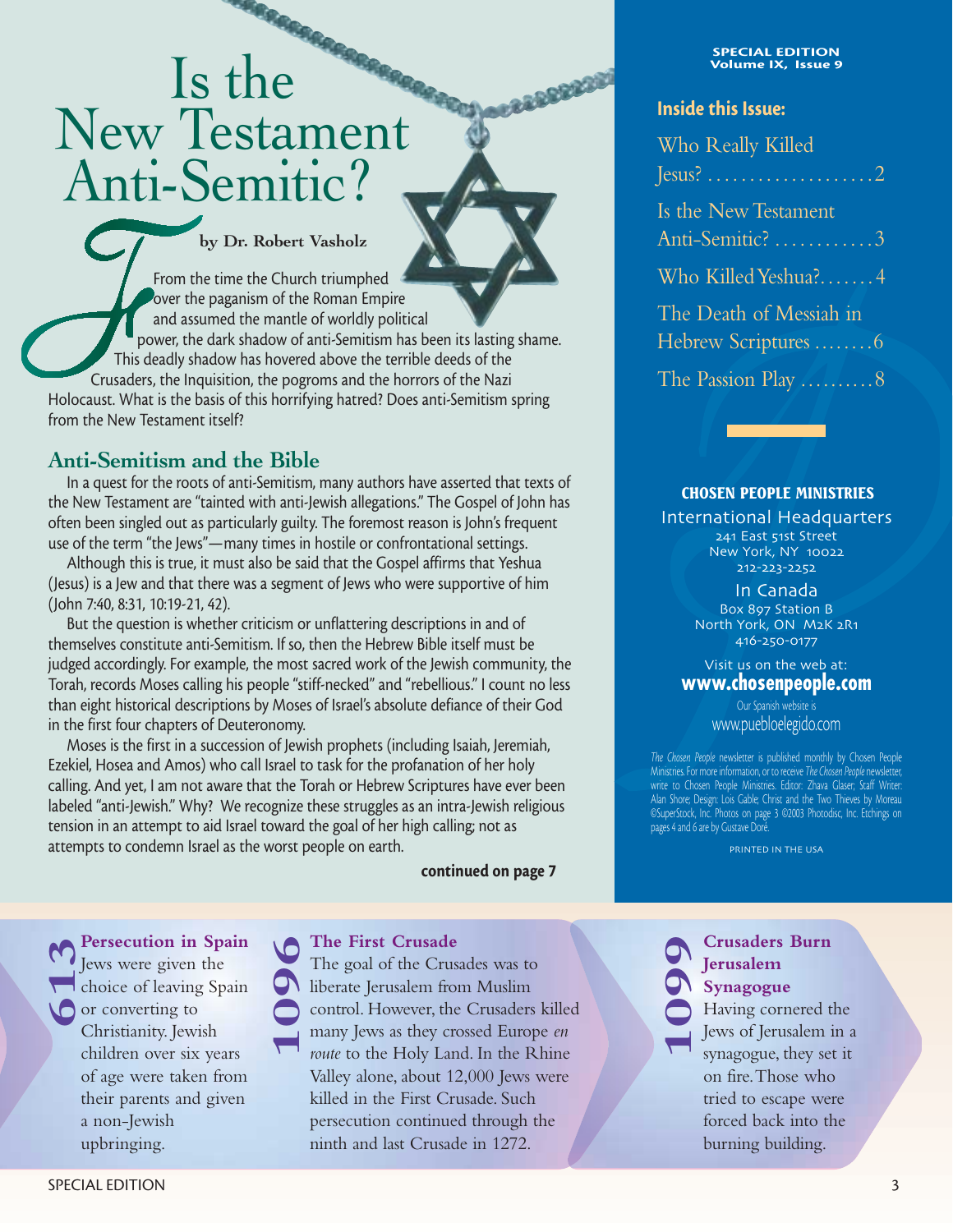# Who Killed Yeshua?

**by Alan Shore**

Growing up Jewish in New York City, I lived in a neighborhood where there were all sorts of churches. I knew there was some kind of difference between Protestants and Catholics, but I had no idea what it was. I certainly knew, though, what they had in common: a dead man, nailed to a cross.

This man was everywhere—on small silver crosses around schoolgirls' necks, on big wooden crosses in art museums, in paintings and in the movies. I actually thought for a time that the huge stone cross that loomed over the graves in the cemetery in Woodside, Queens, was where He was buried. A little later, I learned his name was Jesus. Oh yes, and one other thing. I learned that we Jews had killed him.

## **Why Us?**

There are many expressions of contempt for the Jewish people and right at the top of the list is the epithet, "Christ-killer." It was hard for me to believe that some people could hold me responsible for what seemed like such a distant event, but I knew it was true.

This, I gather, is how the indictment against us reads: "The Jews killed Christ. That's why they are a cursed breed, condemned to wander throughout the earth. That's why they have suffered God's punishment, and we are happy to be the instruments God uses to inflict his judgment upon them." Case closed.

Time and time again this smoldering charge has been whipped into a firestorm of hatred against our people. One of the worst calumnies is the infamous "blood libel," which accuses the Jewish people of the ritual murder of Christian children at Passover. This baseless charge has proven to be deadly to the Jewish people. In 1903 in Russian Moldavia, a pogrom erupted during Easter that resulted in the death of 49 Jews, with another 500 injured and roughly 2,000 made homeless.

Now, with the publicity surrounding the release of Mel Gibson's new movie, *The Passion,* Jewish people are understandably nervous. When the question is inevitably raised, "Who killed Jesus?" will the fingers that are pointed be pointed directly at us?

Perhaps it is time to reopen the case. Who really killed Jesus? Let's take a fresh look at the suspects, the evidence and the motives.

## **Finding the Suspects**

The most detailed accounts of the death of Jesus are recorded in the Gospels. They agree that, by the urging of the Jewish religious authorities, Jesus was sentenced to death under Roman law and crucified by the Roman military. The Romans employed this particularly gruesome method of execution frequently, not only as a horribly painful punishment, but also as a deterrent to offenders against civil order. So, for whatever reason, the Romans actually killed him.

## **Searching for Motive**

Why was it done? Any inquiry stops short without a look at the underlying reasons for the act itself.

We have an itinerant Jewish rabbi whose following is largely in the hinterlands of Galilee. He is a worker of miracles. He speaks as one of the prophets of old. He comes to Jerusalem,

**Death in York Castle** Seeking refuge from Anti-I ewish riots that had started in London, the Jews of York, England, fortified themselves in a castle. Rather than surrender, they killed themselves on the Sabbath before Passover. By 1290, Jews were expelled from England. **1190** 



## **The Shepherd Crusade and Massacre in France**

40,000 French shepherds went to Palestine on another crusade. This time, 140 Jewish communities in their path were destroyed.The following year, in Guienne, France, Jews were accused of prompting criminals to poison wells. 5,000 Jews were burned alive at the stake.



As the Black Plague took its awful toll in Europe, Jews became the scapegoats.Again, they are accused of poisoning wells and are tortured and slaughtered from Spain to Poland.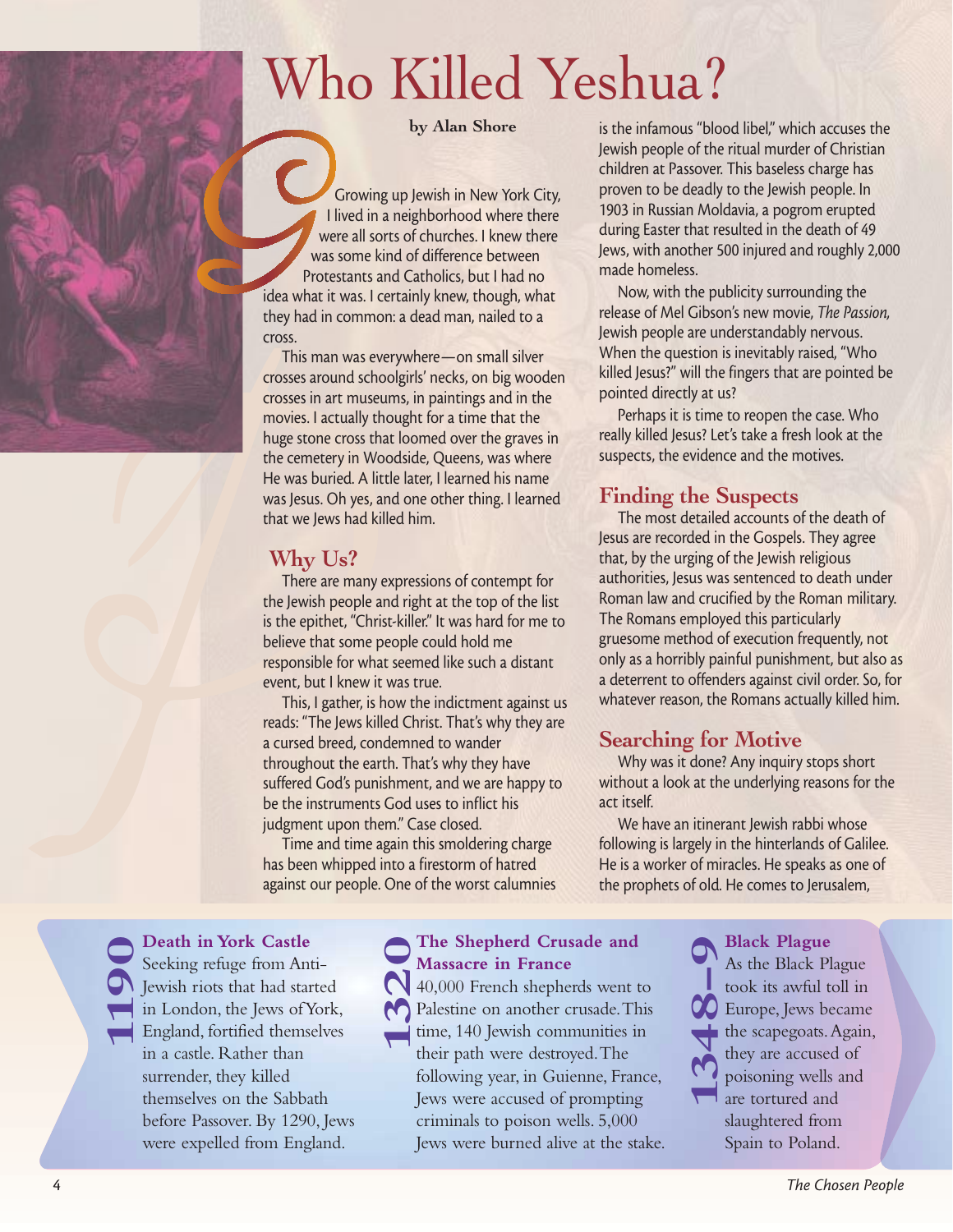where the religious authorities try to size him up, according to their own criteria. He refuses to flatter them.

Worse than that, He frightens them. He is a divisive figure. Some are already openly declaring that He is the Messiah who has come to restore the throne of David. Israel is already a political powder keg, ready to blow sky high, and the religious leaders well knew Rome's forceful response to civil unrest.

The consensus is that He must be gotten rid of—Rome must be appeased. The religious status quo must be reinforced. Caiaphas, the High Priest, can even rationalize that the end justifies the means. Addressing the uncertain members of the Sanhedrin, he declared, *"You know nothing at all, nor do you consider that it is expedient for us that one man should die for the people, and not that the whole nation should perish"* (John 11:49-50).

Jesus was condemned and handed over to the Romans by a hastily convened meeting of the Sanhedrin (the Jewish "Supreme Court"). Abetted by an urgent crowd of witnesses, a reluctant Pontius Pilate sentenced Jesus to death. Jesus was pronounced guilty of the trumped-up charge of Roman treason—not Jewish heresy. The sentence was almost immediately carried out. Jesus was crucified, and his tomb was sealed and guarded by Romans at the behest of the Jewish leaders who accused him and who were understandably anxious to keep the body from being taken away.

Only it did not quite work out that way. According to the Gospel accounts, an angel rolled the stone away from the mouth of the tomb, God raised the Messiah from the dead, and a new chapter in history began.

#### **The Spanish Inquisition**

During the Spanish Inquisition, Jews were given the choice of being baptized as Christians or being banished from Spain. In 1492, 300,000 left Spain as paupers. Others converted to Christianity, but often continued Jewish observance in secret. During this period, Jewish people were exiled from Spain, Sicily, Lithuania and Portugal.

## **Finding Guilt and Passing Sentence**

So who, then, is guilty? The short answer is that the guilt lies with a ruthless system of government which, at the instigation of some corrupt religious officials and aided by the indifference of ordinary people, carried out the deed. Yet this assessment touches only the superficial facts—and leaves the underlying realities unexplored. **Perhaps it is time**

The Bible itself paints a far more complex picture of the meaning of the death of Jesus. The most striking fact is that, although human beings conspired to bring it about, it could not have happened apart from his own obedience to the role He was appointed to fulfill as the Messiah of Israel.

The Jewish faith teaches that our guilt before God requires an offering through which we may be reconciled to God. Jesus the Messiah willingly became that offering, so that through faith in him, we might have peace with God. **motives.**

As the "Servant of the Lord" described in the Hebrew Scriptures, Jesus was indeed revealed as the "Man of sorrows" who was "wounded for our transgressions" (Isaiah 53).

However, this was part of God's plan to restore us – *"For He made Him who knew no sin to be sin for us, that we might become the righteousness of God in Him"* (2 Corinthians 5:21).

Are we all, then, guilty? More so than we could possibly know. And this awareness, oddly enough, is the first step toward our exoneration through the risen Messiah who has already forgiven us.

> **Cossack Massacres** Massacres were carried out by Bogdan Chmielnicki, leader of the Cossacks. During the peasant revolt against Polish rule in the Ukraine, over 100,000 Jews were killed and 300 communities destroyed. **1648-49**

**Russian Pogroms** During this period, **CO** numerous pogroms occurred in more than 100 Jewish villages in southern Russia with looting, rape and murder. These violent acts prompted a Jewish exit from Russia; **1881-84** many fled to America.

**to reopen the case. Who really killed Jesus? Let's take a**

**fresh look at the**

**evidence and the**

**suspects, the**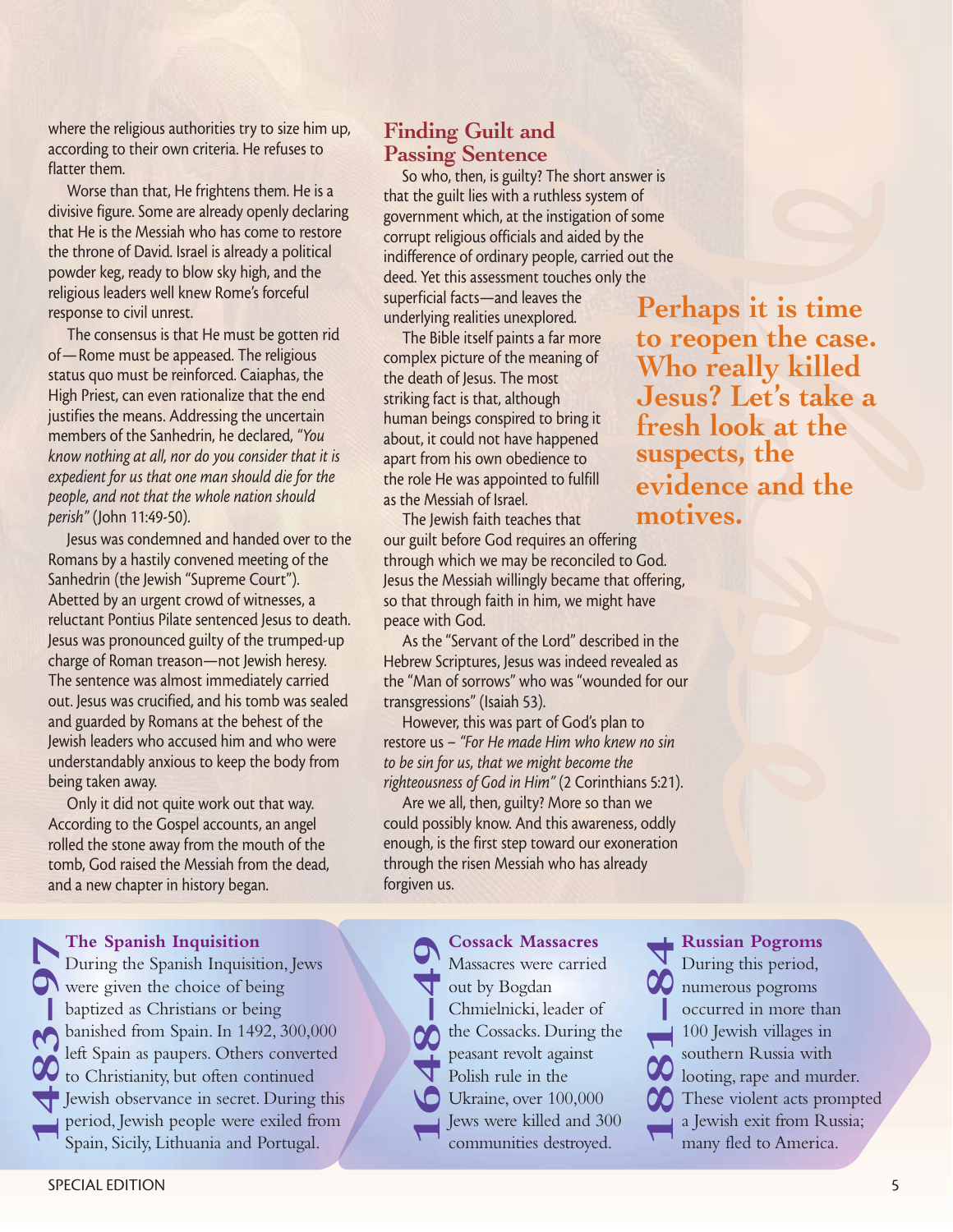

*The question, "Who killed Jesus?" may be answered only in the context of an even larger question, "Why did Jesus die?" It is to the Scriptures that we must turn to discover the truth.*

## The Death of Messiah in the Hebrew Scriptures

I don't remember hearing a lot about Messiah as I was growing up. It was somewhat taken for granted that one day the Messiah would come and bring peace to the world. But very few details about the Messiah were offered. But actually, there is a lot of information in the Jewish Scriptures about Messiah!

As Jews, we know that the Messiah will be a descendant of Abraham, Isaac and Jacob (Genesis 12:1-3); He will come from the Tribe of Judah (Genesis 49:10) and be a son of David (II Samuel 7:16). We also can see clearly the promises of the Hebrew prophets that one day the Messiah will reign on Earth and initiate an age of peace (Isaiah 9:6-7).

Jewish scholars have produced a very detailed portfolio of Messianic activities, which includes the resurrection of the dead and the return of all Jews to the land of Israel. But they have left out one vital aspect in their description of Messiah's work and character. It is that Messiah was supposed to die as a perfect sacrifice for the sins of both Jews and Gentiles. Let's take a look at Messiah's death, as predicted in the Hebrew Scriptures.

The purpose for his death is most clearly explained in the 53rd chapter of the Book of Isaiah. In this great passage of Scripture, the statesman-prophet Isaiah describes the coming Messiah. What is especially significant in this passage is to see that Jesus, as the Servant of the Lord, was born to die as a perfect sacrifice for both Jews and Gentiles. This is clearly pictured in the following verses:

> *He is despised and rejected by men, a Man of sorrows and acquainted with grief. And we hid, as it were, our faces from Him; He was despised, and we did not esteem Him. Surely He has borne our griefs and carried our sorrows; yet we esteemed Him stricken, smitten by God, and afflicted. But He was wounded for our transgressions, He was bruised for our iniquities; the chastisement for our peace was upon Him, and by His stripes we are healed. All we like sheep have gone astray; we have turned, every one, to his own way; and the Lord has laid on Him the iniquity of us all* (Isaiah 53:3-6).

Thus, we find a Messiah whose vindication comes only after He has suffered the indignity of death.

Jesus died to fulfill these and many other prophecies—willingly, I might add—as the ultimate sacrifice for sin. And it is through the shedding of His sacrificial blood that you and I have forgiveness of sin.

We must admit that this is not an appealing picture. The scene of the crucifixion of Jesus in Mel Gibson's movie, *The Passion*, for example, is very realistic and quite gruesome. There is nothing humane or pretty about his death. But it did take place exactly as the Jewish prophets foretold it would.

### **Easter Riot in Moldova**

The Jews were blamed for the deaths of a murdered Christian child and a young Christian woman who had committed suicide at the Jewish Hospital.That Easter, violence erupted, resulting in the death of 49 Jews, with 500 injured. It was later revealed that relatives had murdered the child and the suicide had nothing to do with the Jewish people. **1903**

# **Discrimination in the U.S. 1920s**

Prejudice against Jews in North America became widespread. Many universities imposed quotas on Jewish students.When Harvard accepted all students on the basis of merit, the Jewish student body was about 15%. In 1941, after quotas were imposed, Princeton University had a Jewish student body of fewer than 2%. Jews were also usually barred from Protestant country clubs, restricted neighborhoods and other Protestant enclaves.

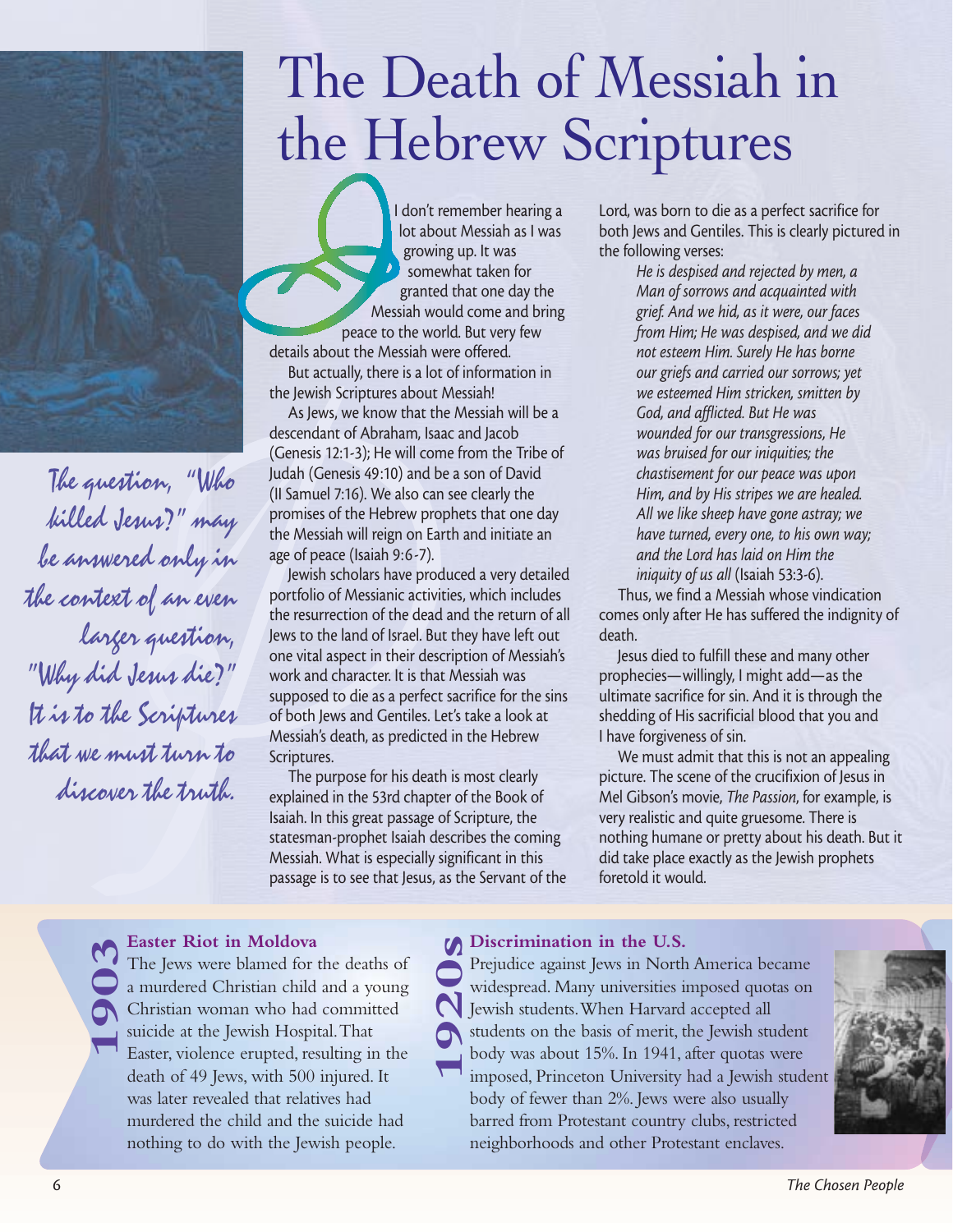## *Who Really Killed Jesus?* **<b>Continued from page 3**

Now that we have the Biblical answer to why Jesus had to die, we can respond to the question,

"Who really killed Jesus?" The answer is that Jesus, knowing that his death would be the fulfillment of prophecy, offered himself as a sacrifice for our sin.

In the Garden of Gethsemane He prayed, *"Father, if it is Your will, take this cup away from Me; nevertheless not My will, but Yours, be done"* (Luke 22:42-44).

**Jewish scholars have left out one vital aspect in their description of Messiah's work and character.**

Jesus was not forced by anyone to die, but rather He died willingly, in obedience to his Father's will.

### **Our Response to His Death**

Generations of Jewish people have been blamed for the death of Jesus. It is a terrible crime of history that Jesus—Himself a Jew—would abhor.

Yet the death of Yeshua does require a response—and there is only one that we can reasonably make. It is to accept Him as Messiah, to receive his forgiveness, and view His death as our own, because He died in our place.



*Our Hands Are Stained with Blood*  by Dr. Michael Brown

For nearly 2000 years, the Church and the Jewish people have had a history of pain, anti-Semitism, and hatred. Tragically, few Christians know about it. In this book by Jewish believer, Michael Brown, the tragic story of the "Church" and the Jewish people is laid out for all to see. #3078 \$12.95

## **Approaching the New Testament**

**We must approach the New Testament in the same light. The Gospels were written within the context of Judaism. We must recognize this if we are to understand and appreciate them fully. The main subject, Yeshua, was a Jew. The disciples were Jews. His opponents were Jews. The main themes of divergence were Jewish. The sources are Jewish and the authors of the New Testament, with the possible exception of Luke, were Jews.** 

**The struggles portrayed in the New Testament ought to be viewed as taking place within the Jewish family—and not as accusations leveled against the Jews by those outside. Yeshua is portrayed as a prophet in the succession of Jewish prophets of Israel, and as the promised Jewish Messiah. Yeshua's identity as a Jew is affirmed and reaffirmed.** 

**Seen in this way, one thinks of what is sometimes said during heated family discussions. If an outsider were to use the same descriptions, it would be a different matter altogether. Any attempt to isolate the charges that Yeshua leveled against his people for use as justification for persecution or hatred does violence to the Scriptures and is an offense to God.**

**For it was this same John who also wrote,** *"But he who does the truth comes to the light, that his deeds may be clearly seen, that they have been done in God***" (John 3:21).**

#### **Kristallnacht**

On the infamous *Kristallnacht* (November 9-10, 1938), Nazi hatred erupted in Germany and Austria and resulted in the destruction of Jewish businesses and synagogues. The attempted extermination of the Jewish people in Europe was under way. **1938**

### **French Jewish Deportation**

The Vichy government of France collaborated with Nazi Germany. Before the war had ended, France deported over 76,000 Jews to Nazi death camps. Only about 2,500 are known to have survived. **1940**



**World War II**  Approximately six million Jews and six million others were murdered by Nazis. Although there are notable exceptions, particularly in the Netherlands, churches and ordinary Christians in Europe did little to alter the outcome.

#### Sources:

"Anti-Semitism," *Encyclopedia Judaica,* Keter Publishing House, Jerusalem, 1971.

*A History of the Jewish People,* Edited by H.H. Ben-Sasson, Cambridge, MA, Harvard University Press, 1976.